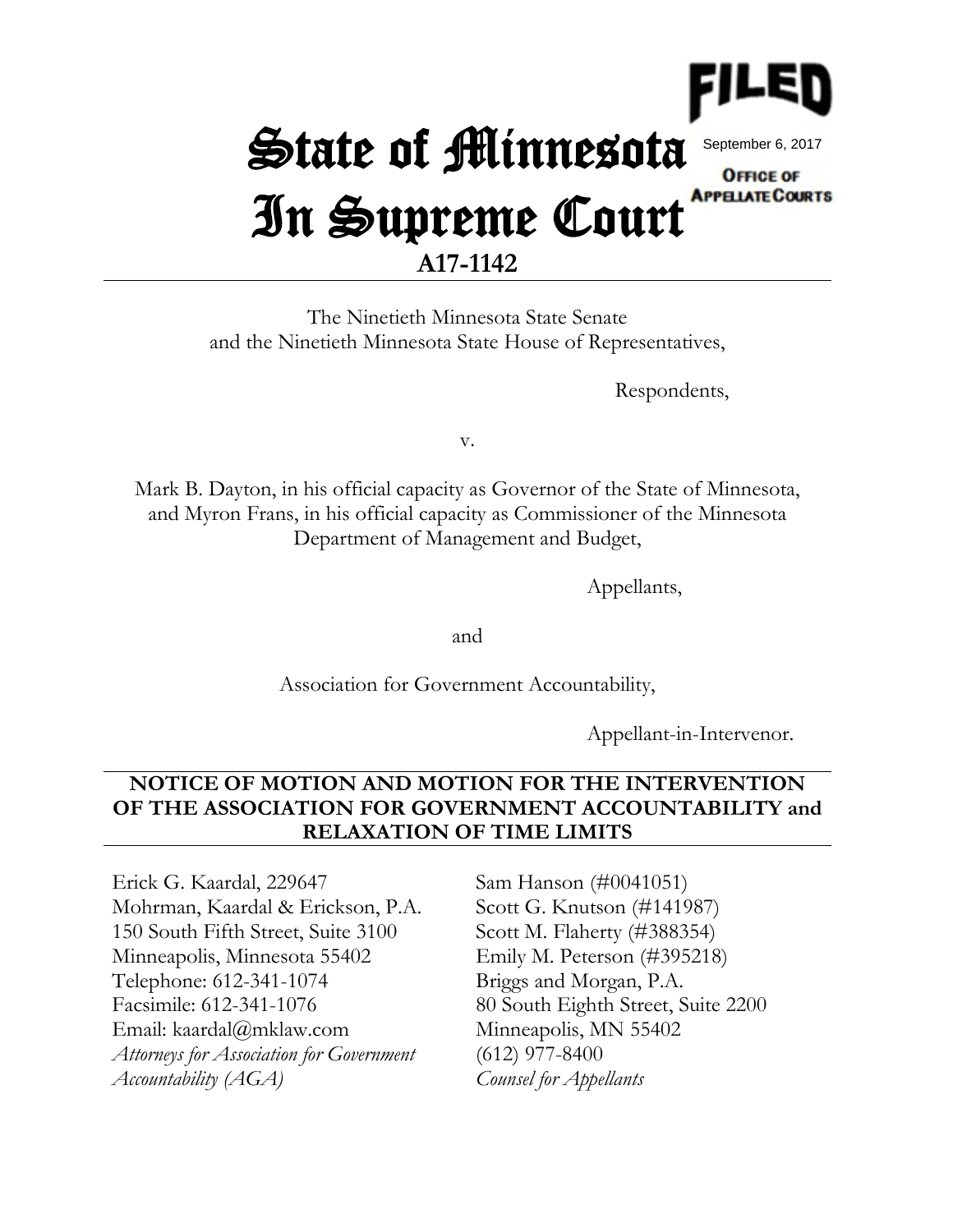Harry N. Niska (#0391325) Ross & Orenstein, LLC 222 South Ninth Street, Suite 470 Minneapolis, MN 55402 (612) 436-9804

and

Kimberly Reynolds Crockett (#0388309) Center of the American Experiment 8421 Wayzata Boulevard, Suite 110 Golden Valley, MN 55426

*Counsel for Amicus Curiae Center of the American Experiment* Douglas A. Kelley (#54525) Steven E. Wolter (#170707) Kevin M. Magnuson (#306599) Brett D. Kelley (#396526) Kelley, Wolter & Scott, P.A. 431 South Seventh Street, Suite 2530 Minneapolis, MN 55415 (612) 339-8811

and

David F. Herr (#44441) Maslon LLP 90 South Seventh Street, Suite 3300 Minneapolis, MN 55402 (612) 672-8200

*Counsel for Respondents*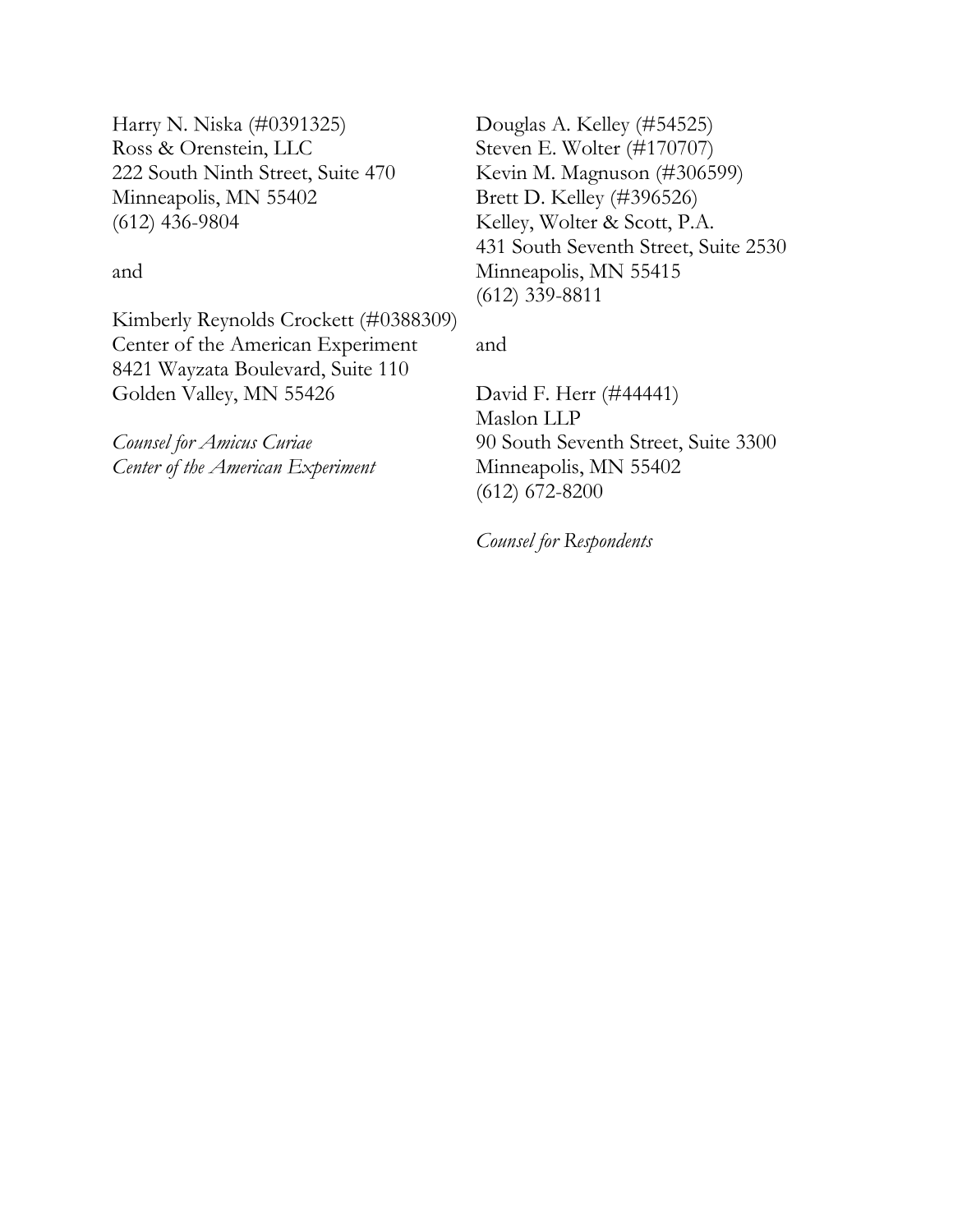**TO:** The above-named parties via e-file/e-serve.

#### **NOTICE OF MOTION AND MOTION**

**PLEASE TAKE NOTICE** that the Association for Government Accountability ("AGA") moves for leave to intervene as a defendant in the instant action under Rule 24.01 (intervention of right) and Rule 24.02 (permissive intervention) of the Minnesota Rules of Civil Procedure and seeks the relaxation of time limits for briefing and adjudication on the motion. The motion before this Court is made under Rule 127 of the Minnesota Rules of Civil Appellate Procedure.

Allowing the AGA to intervene will allow it to assert the defenses alleged in the AGA's Amended-Answer, namely that the district court did not have subject matter jurisdiction to issue a decision in the instant matter in the first instance. The issues and arguments were not pursued by the parties to this action, nor otherwise addressed by this Court.

Meanwhile, this Court was informed by letter of the AGA's filed motion in district court on August 25, 2017. The presiding district court judge has since informed counsel for the AGA―today―that it does not believe it has jurisdiction to rule on the pending motion to intervene since the State Supreme Court has a decision pending on the underlying merits of Claim I of the initial complaint. The AGA thus has no option but to file the motion in this Court and request an expedited decision as the time for the AGA to file an appeal expires on September 17, 2017.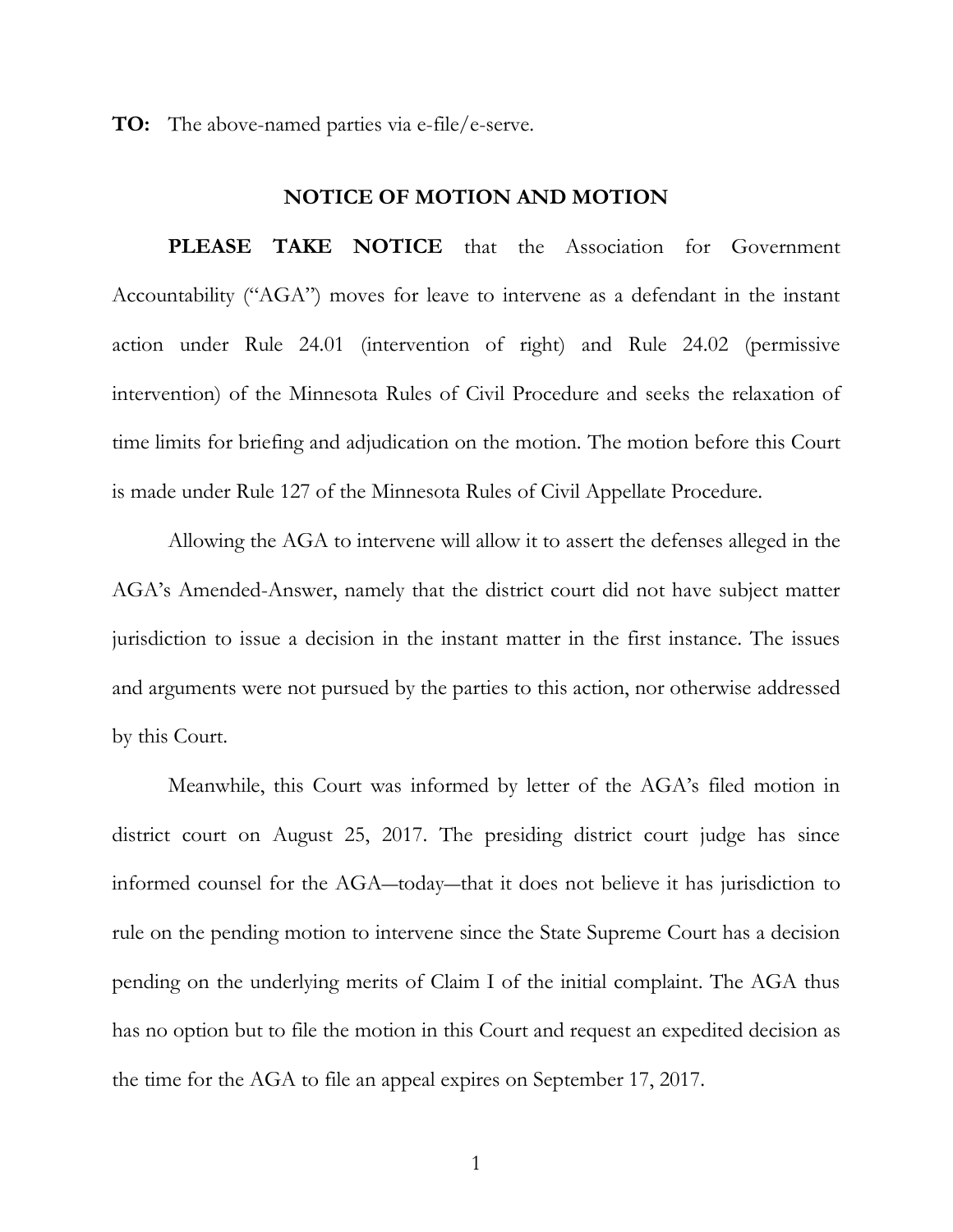In addition, the AGA seeks this Court to grant leave for the relaxation of time limits relating to the hearing date and briefing schedule. Once intervention is granted, it is the AGA's intention to appeal the underlying decision of this Court which granted partial declaratory judgment to the Plaintiffs, the Ninetieth Minnesota State Senate and the Ninetieth Minnesota State House of Representatives. The time for the AGA to appeal ends on September 17, 2017.

Therefore, the AGA requests an expedited briefing and determination before September 17th as we had previously requested before the Honorable John H. Guthmann of the Ramsey County District Court.

#### **ARGUMENT**

There are essentially two issues that arise from the facts and law that neither of the parties have fully expressed, analyzed, or otherwise failed to accept their legitimacy. Issues of which cannot be waived *at any time*. Association for Government Accountability ("AGA") asserts lack of subject matter jurisdiction of the district court. The AGA filed a timely Notice of Intervention under Rule 24.01. This is notable as the AGA's position would have been helpful to the Appellants (Governor Mark Dayton and Commissioner Myron Frans) position who, like the Respondents, the Ninetieth Minnesota State Senate and the Ninetieth Minnesota State House of Representatives (the "Ninetieth Legislature"), filed a last-minute objection to the AGA's notice of intervention.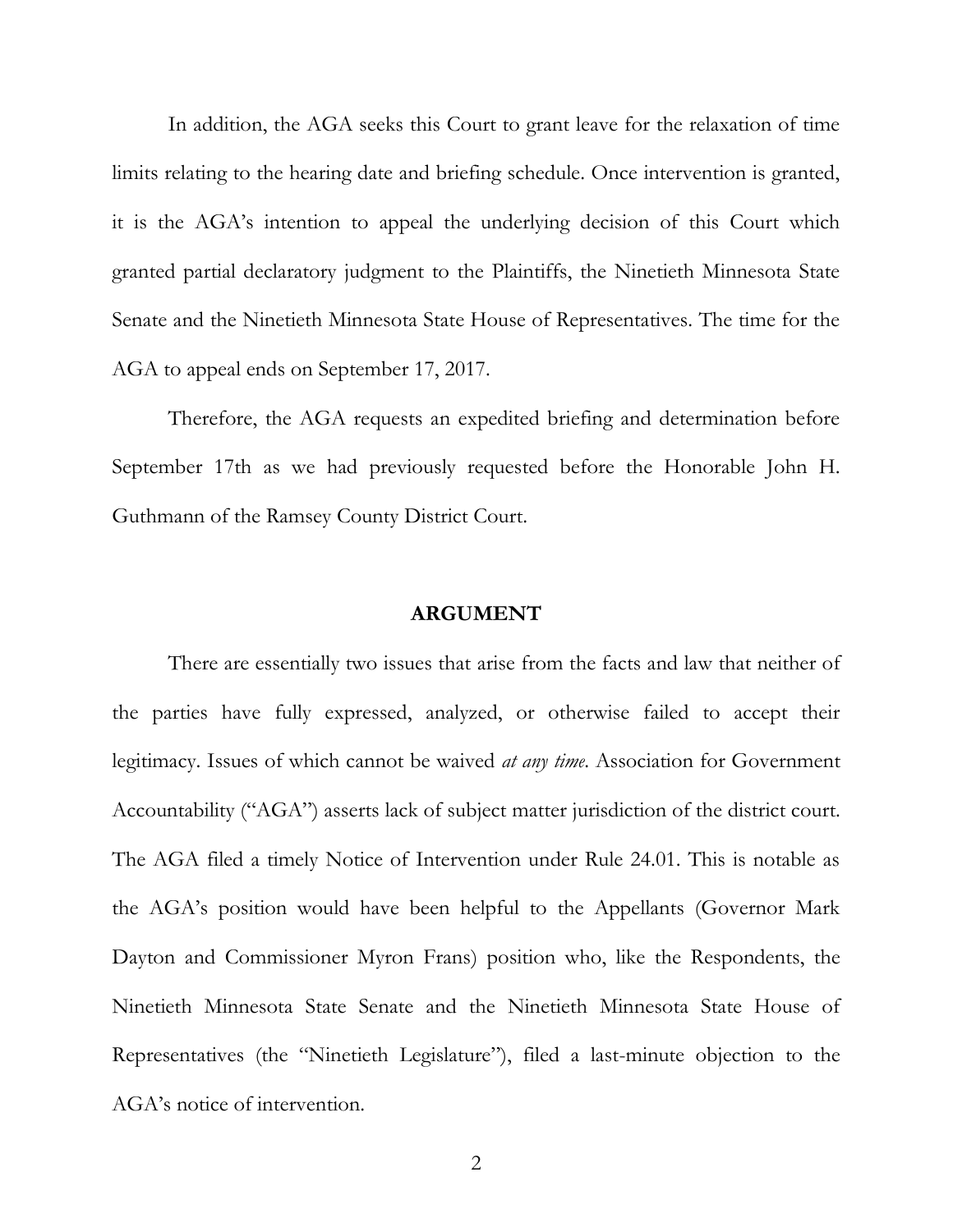Both the Appellants and the Respondents failed to bring to this Court's attention critical legal arguments as demonstrated by the legal issues presented below which reveal the district court nor this Court *have subject matter jurisdiction.* Notably, the district court, *from the start of the underlying lawsuit* did not have subject matter jurisdiction. The lack of jurisdiction is based in part upon the existing factual posture wherein the legislature, by its own volition, ended the special session *sine die* in midsession of the biennium Ninetieth Legislature and the improper use of Minnesota's Declaratory Judgment Act:

> A. Article IV, § 24 of the Minnesota Constitution provides for the presentation of bills passed by both houses of the legislature to the governor for his consideration and "is subject to his veto as prescribed in case of a bill." If a veto occurs, by two-thirds vote of each house of the legislature, the veto can be overridden. Likewise, a line-item veto can be overridden, despite the legislature's *sine die* adjournment of a special session commenced after the first biennium year of the legislature. *See State v. Hoppe,* 298 Minn. 386, 215 N.W.2d 797 (1973).

> > Whether the district court had subject matter jurisdiction to determine a political question involving the approval of and line-item veto authority exercised concerning appropriations when the legislature continues to have the authority to override the line-item veto of an appropriation bill by the governor.

B. The Minnesota Declaratory Judgment Act "cannot create a cause of action that does not otherwise exist." And the Minnesota Constitution does not provide for a private cause of action for violations of the Minnesota Constitution.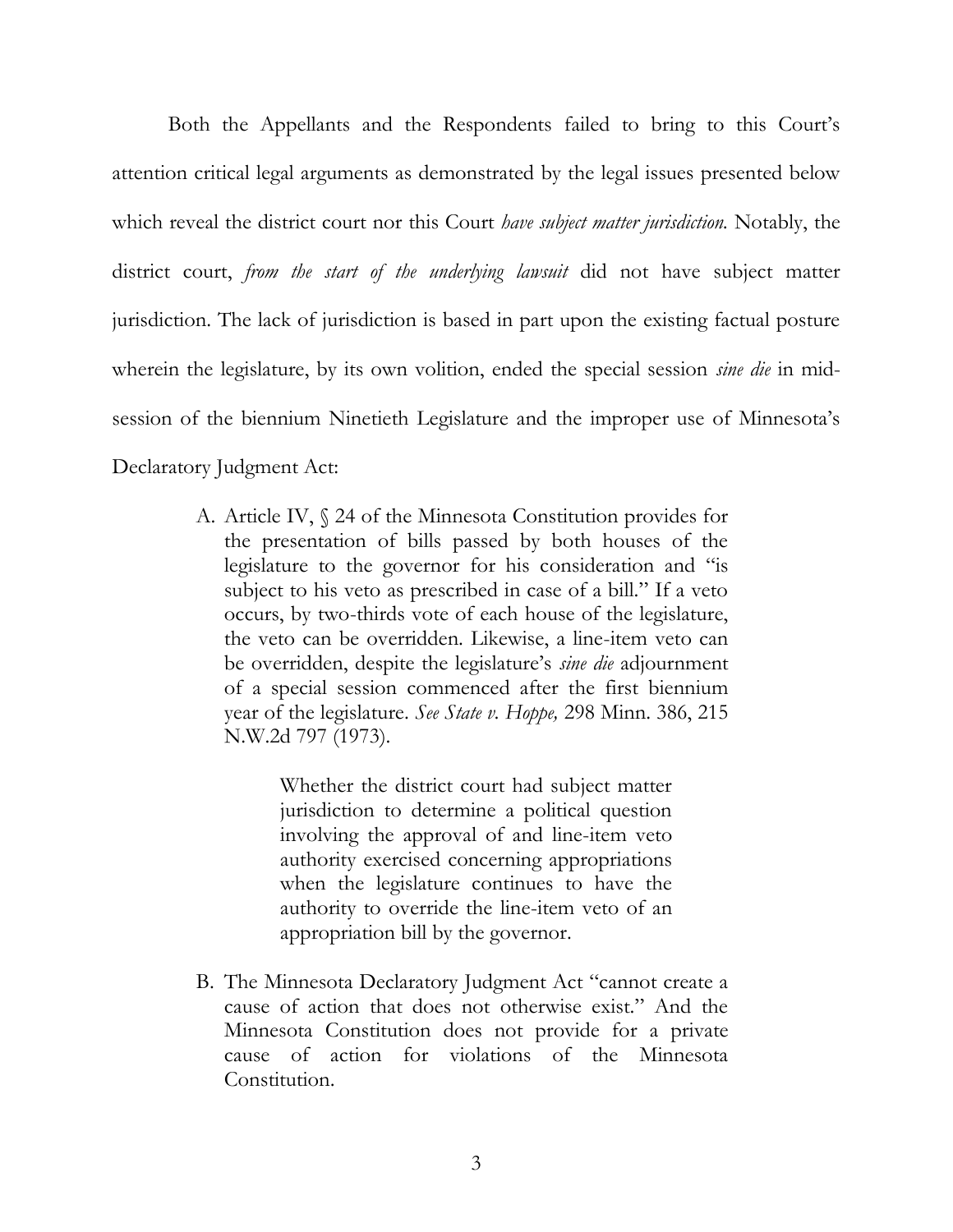Whether the district court had subject matter jurisdiction over a declaratory judgment action complaint when the Minnesota Constitution provides no private cause of action or common law right to resolve issues between the legislative and executive branches of government over the enactment of law.

None of the parties revealed to the district court nor this Court of the uninhibited authority of the Governor and the Legislature to resolve policy differences that presently exist in which no judicial intervention is necessary. Instead, the Legislature unnecessarily adjourned the special session before the Governor exercised his line-item veto authority relating to passed bills. Both the Governor and the Legislature created their respective political conundrum wherein the Governor refuses to call another special session to resolve the issue, and, as stated, the Legislature adjourned before it could have exercised its authority to override the Governor's line-item vetoes.

Moreover, the ability to overturn those vetoes *remains intact* as the adjourned session is only the first year of the legislative biennium. Thus, for the Legislature to embroil the judiciary under the facts and circumstances of this case, when the court has no subject matter jurisdiction, is to open the doors to use the judiciary as a default process for line item vetoes the Legislature dislikes over hotly contested policy matters―an judicial embroilment that is unconscionable under the Minnesota Constitution.

Furthermore, neither the district court nor this Court can exercise subject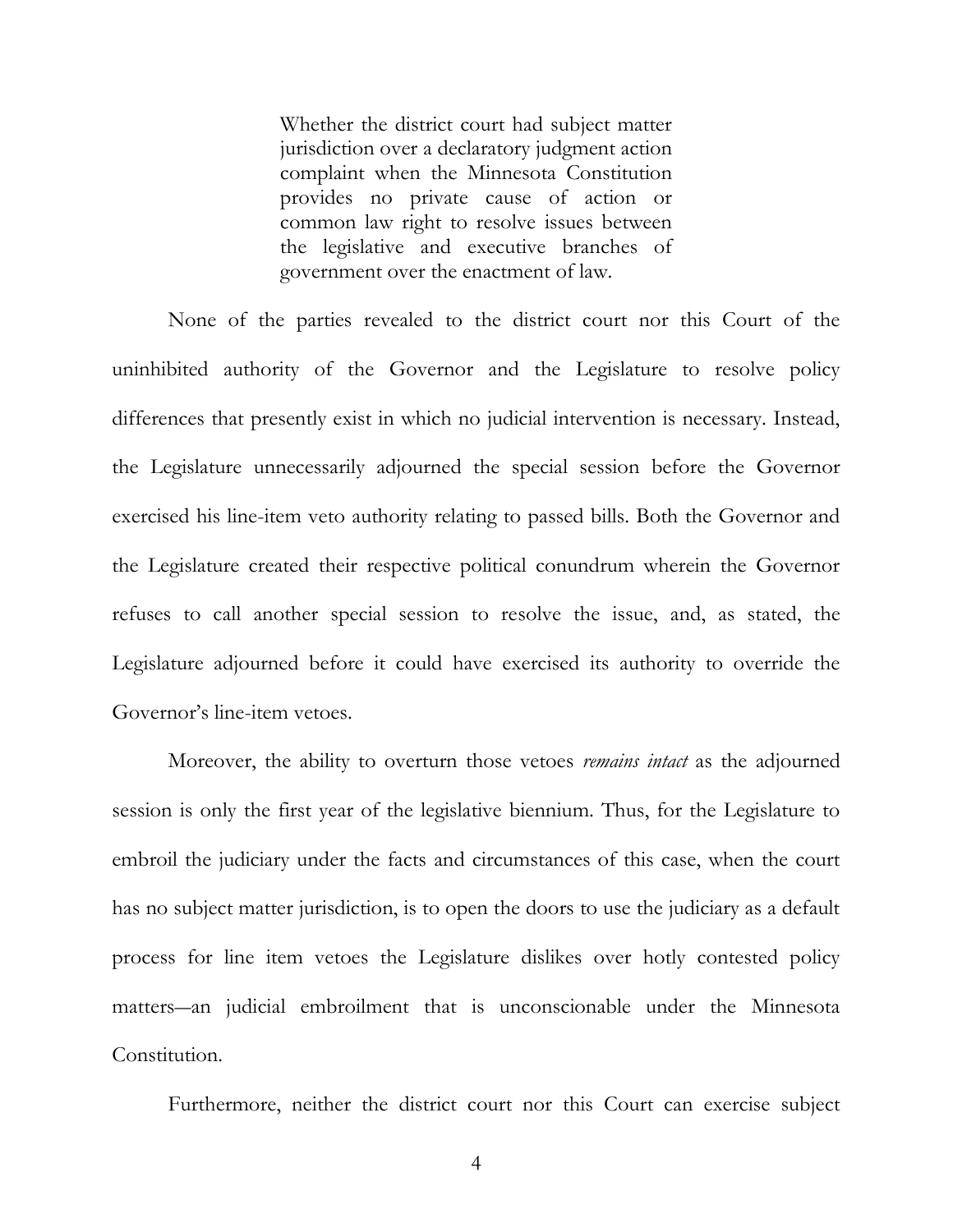matter jurisdiction under the Declaratory Judgment Act. None of the parties have identified the specific private cause of action―as the Minnesota Constitution itself does not create one―for which the parties may bring a claim in the first instance. The Declaratory Judgment Act itself does not provide for a person, entity, or a branch of government the basis for suing the government. Only the legislature can grant that authority. No statute allows for such under the circumstances of this case.

In addition, there was no common law right at the time of the enactment of the Minnesota Constitution that allowed for the suing of the government, by any entity, person, or another branch of government. The Declaratory Judgment Act does not provide for the process or procedure. No subject matter jurisdiction exists for the district court nor the Supreme Court. The petition for quo warranto is the only process for which the district court would have proper subject matter jurisdiction. In short, because the Ninetieth Legislature failed to engage the proper procedure by a petition for quo warranto, the district court did not have subject matter jurisdiction in the first instance to adjudicate the claims of the Respondents in the first instance.

This motion challenging the jurisdiction of the district court and, hence, the Supreme Court, is proper and ripe for adjudication regardless of the current posture of this case because subject matter jurisdiction cannot be waived and can be challenged *at any time during the proceedings.*